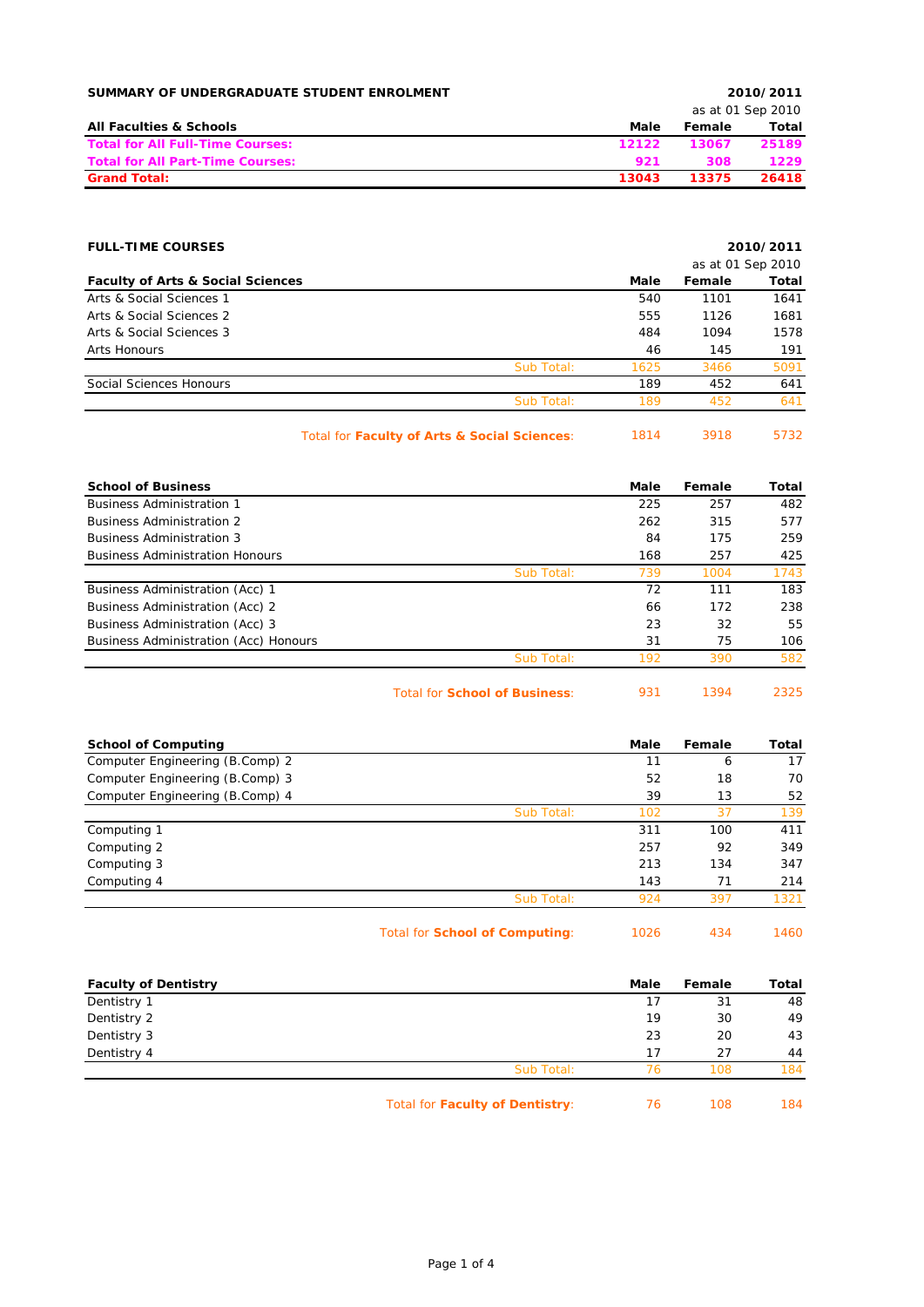| <b>School of Design &amp; Environment</b> | Male | Female | Total |
|-------------------------------------------|------|--------|-------|
| Architecture 1                            | 67   | 84     | 151   |
| Architecture 2                            | 70   | 70     | 140   |
| Architecture 3                            | 72   | 81     | 153   |
| Architecture 4                            | 96   | 137    | 233   |
| Sub Total:                                | 305  | 372    | 677   |
| Industrial Design 1                       | 19   | 22     | 41    |
| Industrial Design 2                       | 14   | 17     | 31    |
| Industrial Design 3                       | 16   | 40     | 56    |
| Industrial Design 4                       | 1    | 11     | 12    |
| Sub Total:                                | 50   | 90     | 140   |
| Project & Facilities Management 1         | 43   | 98     | 141   |
| Project & Facilities Management 2         | 43   | 85     | 128   |
| Project & Facilities Management 3         | 44   | 91     | 135   |
| Project & Facilities Management 4         | 29   | 90     | 119   |
| Sub Total:                                | 159  | 364    | 523   |
| Real Estate 1                             | 45   | 112    | 157   |
| Real Estate 2                             | 44   | 85     | 129   |
| Real Estate 3                             | 66   | 90     | 156   |
| Real Estate 4                             | 50   | 94     | 144   |
| Sub Total:                                | 205  | 381    | 586   |

## Total for **School of Design & Environment**: 719 1207 1926

| <b>Faculty of Engineering</b>      |            | <b>Male</b>    | Female       | <b>Total</b> |
|------------------------------------|------------|----------------|--------------|--------------|
| Engineering 1                      |            | 89             | 62           | 151          |
|                                    | Sub Total: | 89             | 62           | 151          |
| Chemical Engineering 1             |            | 189            | 113          | 302          |
| <b>Chemical Engineering 2</b>      |            | 218            | 117          | 335          |
| Chemical Engineering 3             |            | 208            | 111          | 319          |
| Chemical Engineering 4             |            | 130            | 88           | 218          |
|                                    | Sub Total: | 745            | 429          | 1174         |
| Computer Engineering (B.Eng) 2     |            | $\overline{7}$ | $\mathbf{1}$ | 8            |
| Computer Engineering (B.Eng) 3     |            | 65             | 21           | 86           |
| Computer Engineering (B.Eng) 4     |            | 64             | 22           | 86           |
|                                    | Sub Total: | 136            | 44           | 180          |
| Engineering Science Programme 1    |            | 39             | 11           | 50           |
| Engineering Science Programme 2    |            | 50             | 11           | 61           |
| Engineering Science Programme 3    |            | 38             | 6            | 44           |
| Engineering Science Programme 4    |            | 29             | 9            | 38           |
|                                    | Sub Total: | 156            | 37           | 193          |
| Environmental Engineering 1        |            | 30             | 39           | 69           |
| Environmental Engineering 2        |            | 38             | 35           | 73           |
| <b>Environmental Engineering 3</b> |            | 37             | 42           | 79           |
| Environmental Engineering 4        |            | 19             | 33           | 52           |
|                                    | Sub Total: | 124            | 149          | 273          |
| Materials Science & Engineering 1  |            | 46             | 26           | 72           |
| Materials Science & Engineering 2  |            | 38             | 20           | 58           |
| Materials Science & Engineering 3  |            | 48             | 17           | 65           |
| Materials Science & Engineering 4  |            | 35             | 12           | 47           |
|                                    | Sub Total: | 167            | 75           | 242          |
| Bioengineering 1                   |            | 50             | 42           | 92           |
| Bioengineering 2                   |            | 35             | 36           | 71           |
| Bioengineering 3                   |            | 39             | 37           | 76           |
| Bioengineering 4                   |            | 37             | 35           | 72           |
|                                    | Sub Total: | 161            | 150          | 311          |
| Civil Engineering 1                |            | 71             | 26           | 97           |
| Civil Engineering 2                |            | 69             | 25           | 94           |
| Civil Engineering 3                |            | 48             | 43           | 91           |
| Civil Engineering 4                |            | 52             | 18           | 70           |
|                                    | Sub Total: | 240            | 112          | 352          |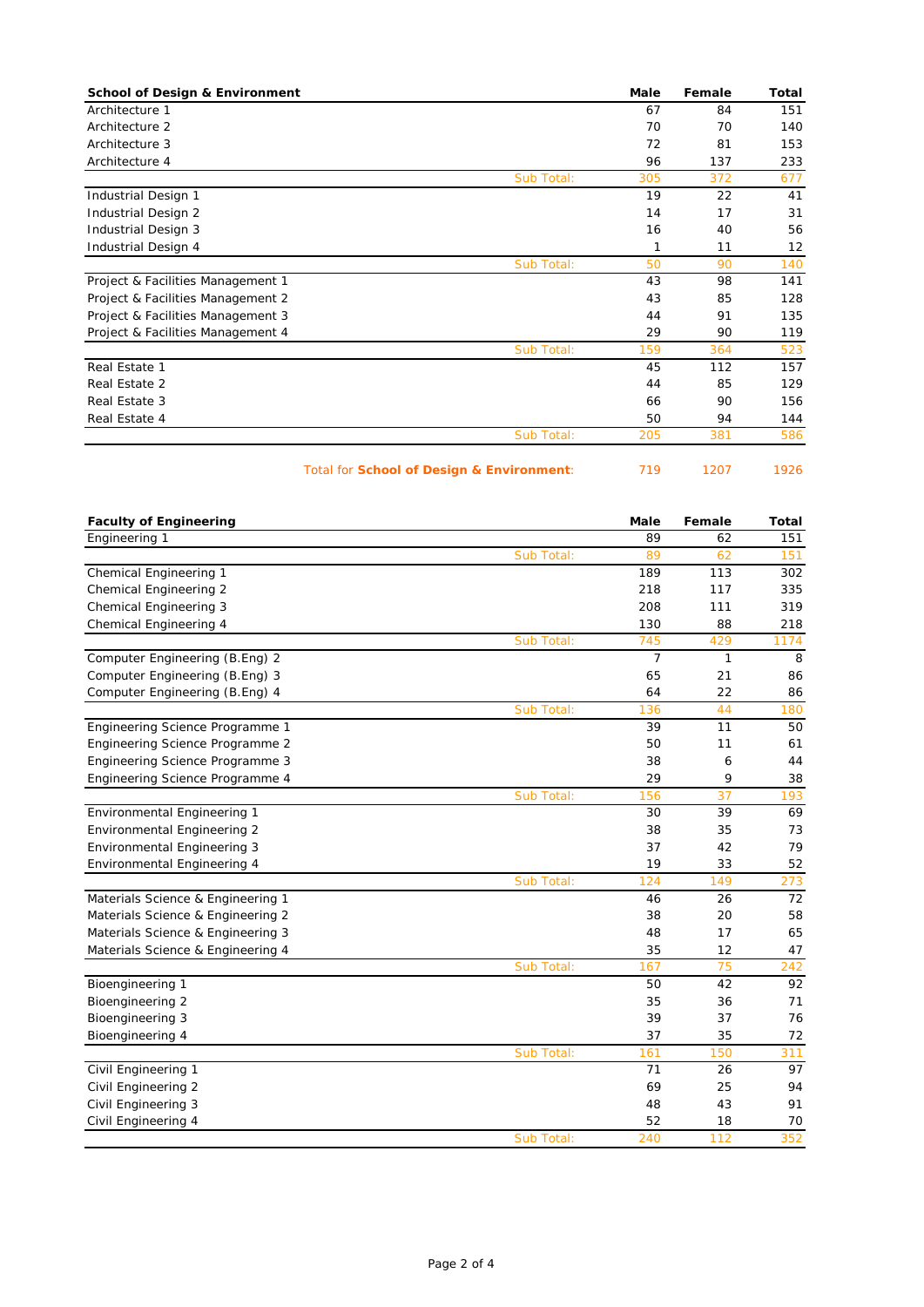| <b>Electrical Engineering 1</b>    |                                    | 165  | 58  | 223  |
|------------------------------------|------------------------------------|------|-----|------|
|                                    |                                    | 251  | 71  | 322  |
| Electrical Engineering 2           |                                    |      |     |      |
| <b>Electrical Engineering 3</b>    |                                    | 263  | 77  | 340  |
| Electrical Engineering 4           |                                    | 218  | 77  | 295  |
|                                    | Sub Total:                         | 897  | 283 | 1180 |
| Industrial & Systems Engineering 1 |                                    | 51   | 29  | 80   |
| Industrial & Systems Engineering 2 |                                    | 50   | 43  | 93   |
| Industrial & Systems Engineering 3 |                                    | 61   | 35  | 96   |
| Industrial & Systems Engineering 4 |                                    | 35   | 27  | 62   |
|                                    | Sub Total:                         | 197  | 134 | 331  |
| Mechanical Engineering 1           |                                    | 269  | 53  | 322  |
| Mechanical Engineering 2           |                                    | 342  | 67  | 409  |
| Mechanical Engineering 3           |                                    | 293  | 69  | 362  |
| Mechanical Engineering 4           |                                    | 278  | 50  | 328  |
|                                    | Sub Total:                         | 1182 | 239 | 1421 |
|                                    | Total for BIE, CVE, EEE, ISE, MPE: | 2677 | 918 | 3595 |
|                                    |                                    |      |     |      |

Total for **Faculty of Engineering**: 4094 1714 5808

| Joint Multi-Disciplinary Programmes |                                                       | Male | Female | Total |
|-------------------------------------|-------------------------------------------------------|------|--------|-------|
| Computer Engineering 1              |                                                       | 103  | 33     | 136   |
| Computer Engineering 2              |                                                       | 116  | 36     | 152   |
| Computer Engineering 3              |                                                       |      |        | 5     |
|                                     | Sub Total:                                            | 222  |        | 293   |
|                                     | <b>Total for Joint Multi-Disciplinary Programmes:</b> | 222  |        | 293.  |

| <b>Faculty of Law</b>      |            | Male | Female         | Total |
|----------------------------|------------|------|----------------|-------|
| Law 1                      |            | 109  | 114            | 223   |
| Law 2                      |            | 139  | 97             | 236   |
| Law 3                      |            | 100  | 125            | 225   |
| Law 4                      |            | 92   | 126            | 218   |
|                            | Sub Total: | 440  | 462            | 902   |
| Graduate LL.B. Programme 1 |            | 6    | $\overline{2}$ | -8    |
| Graduate LL.B. Programme 2 |            | 12   | 3              | 15    |
| Graduate LL.B. Programme 3 |            | 3    |                | 10    |
|                            | Sub Total: | 21   | 12             | 33    |
|                            |            |      |                |       |

Total for **Faculty of Law**: 461 474 935

| <b>Faculty of Science</b>      |                                      | Male | Female | Total |
|--------------------------------|--------------------------------------|------|--------|-------|
| Applied Science 1              |                                      | 5    | 39     | 44    |
| Applied Science 2              |                                      | 32   | 51     | 83    |
| Applied Science 3              |                                      | 25   | 58     | 83    |
| <b>Applied Science Honours</b> |                                      | 16   | 32     | 48    |
|                                | Sub Total:                           | 78   | 180    | 258   |
| Pharmacy 1                     |                                      | 64   | 96     | 160   |
| Pharmacy 2                     |                                      | 59   | 79     | 138   |
| Pharmacy 3                     |                                      | 36   | 89     | 125   |
| Pharmacy 4                     |                                      | 29   | 79     | 108   |
|                                | Sub Total:                           | 188  | 343    | 531   |
| Science 1                      |                                      | 527  | 768    | 1295  |
| Science 2                      |                                      | 490  | 620    | 1110  |
| Science 3                      |                                      | 423  | 603    | 1026  |
| Science Honours                |                                      | 236  | 279    | 515   |
|                                | Sub Total:                           | 1676 | 2270   | 3946  |
|                                | <b>Total for Faculty of Science:</b> | 1942 | 2793   | 4735  |